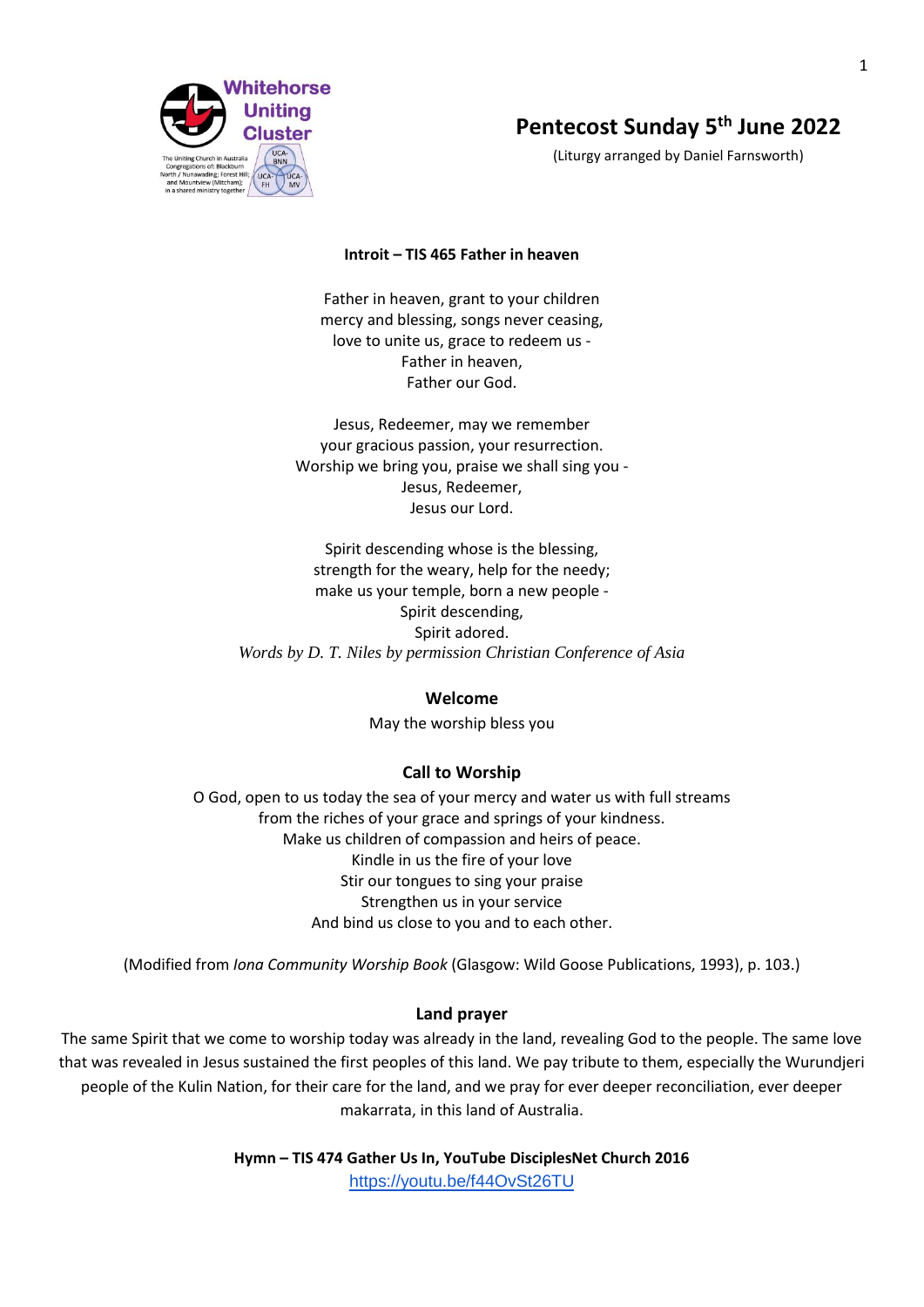

### **Opening Prayer**

Holy Spirit, you are the Lord, the giver of life; with the Father and the Son we worship and glorify you: **Come to us now, Spirit of God.**

Holy Spirit, you were there at the creation, before time began; your presence fills the whole universe: **Come to us now, Spirit of life.**

Holy Spirit, you have spoken through the prophets of old; by their witness the Word of God has never been silent: **Come to us now, Spirit of wisdom.**

Holy Spirit, you surrounded the waiting church with the wind of Pentecost; you gave life and breath to announce Christ's gospel: **Come to us now, Spirit of power.**

Holy Spirit, you came upon the first Christians as a holy fire; you set their hearts ablaze with devotion to the risen Lord: **Come to us now, loving Spirit.**

> Holy Spirit, you pour out your rich and varied gifts; you call us to bring forth your fruit in our lives: **Come to us now, gracious Spirit.**

Holy Spirit, you are the Spirit of truth, the Counsellor; you lead us to the truth that sets us free: **Come to us now, Spirit of God, and renew Christ's holy church.**

*(Garry Deverell, Gondwana Theology (Reservoir: Morning Star Publishing, 2018). p. 96-7.)*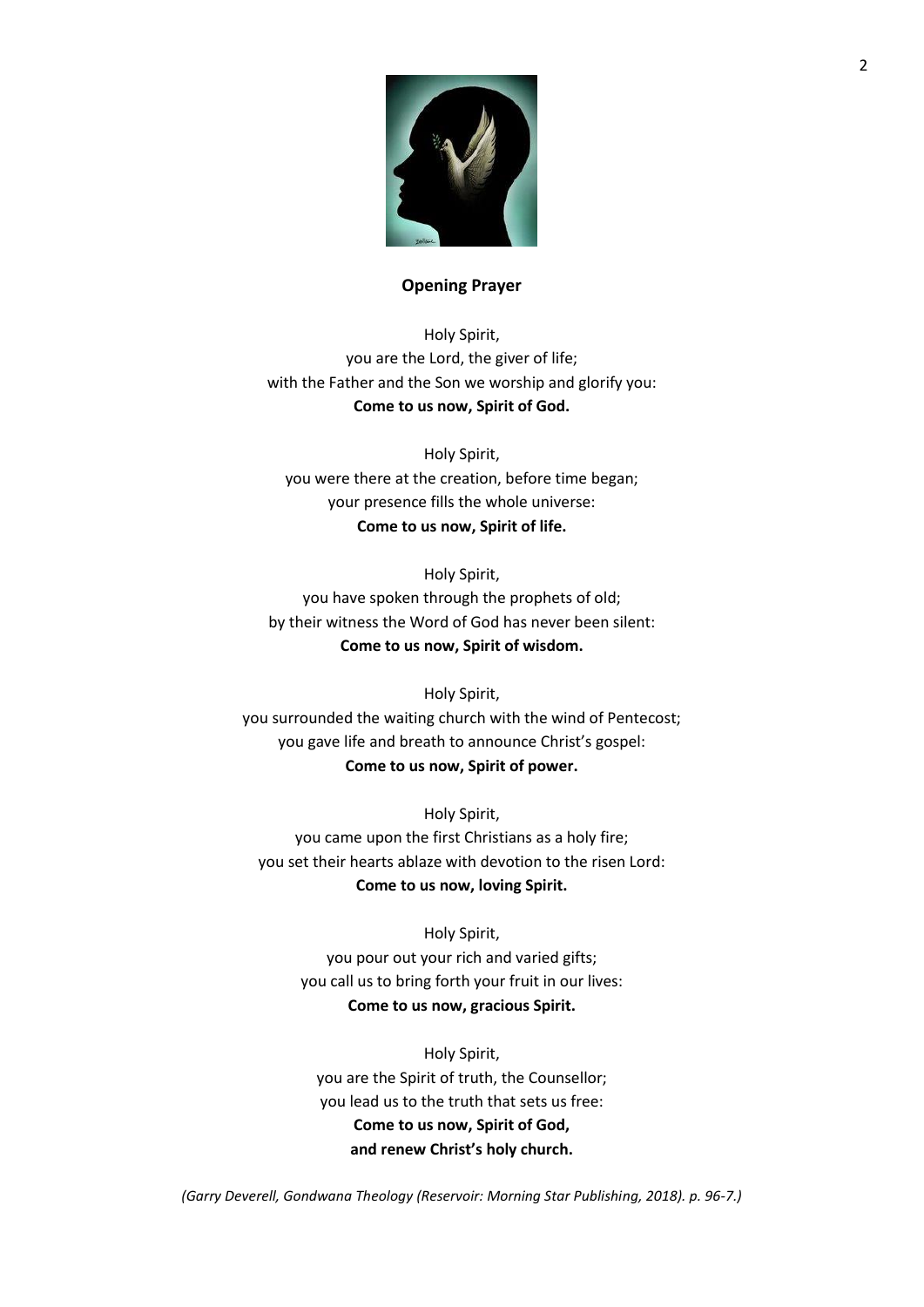### **Prayer of Confession**

Holy and living Spirit, we seek to follow in God's ways but too often we are exhausted by the journey and we grow tired of doing good. Forgive us, and come change our hearts.

> Breathe new life into our tired imaginations; give us eyes to see your artistry and ears to hear your truth.

Breathe new life into our fatigued compassion; enlarge our love for all who are suffering, poor, or lost.

Breathe new life into our weary discipleship; make us poor again, that we may remember we are rich; give us your cross again, that we may remember your gift of life.

[pause]

Let us rise with new energy and never tire of God's goodness and blessings for his Spirit is with us along the way.

(Modified from Deverell, *Gondwana Theology*, p. 95.)

### **Readings**

### **Romans 8:14-17**

**<sup>14</sup>** For all who are led by the Spirit of God are children of God. **<sup>15</sup>** For you did not receive a spirit of slavery to fall back into fear, but you have received a spirit of adoption. When we cry, 'Abba!<sup>[\[a\]](https://www.biblegateway.com/passage/?search=+Romans+8%3A14-17&version=NRSVA#fen-NRSVA-28117a)</sup> Father!' <sup>16</sup> it is that very Spirit bearing witness<sup>[\[b\]](https://www.biblegateway.com/passage/?search=+Romans+8%3A14-17&version=NRSVA#fen-NRSVA-28118b)</sup> with our spirit that we are children of God, <sup>17</sup> and if children, then heirs, heirs of God and joint heirs with Christ—if, in fact, we suffer with him so that we may also be glorified with him.

### **John 14:8-17, 25-27**

**<sup>8</sup>** Philip said to him, 'Lord, show us the Father, and we will be satisfied.' **<sup>9</sup>** Jesus said to him, 'Have I been with you all this time, Philip, and you still do not know me? Whoever has seen me has seen the Father. How can you say, "Show us the Father"? **<sup>10</sup>**Do you not believe that I am in the Father and the Father is in me? The words that I say to you I do not speak on my own; but the Father who dwells in me does his works. **<sup>11</sup>** Believe me that I am in the Father and the Father is in me; but if you do not, then believe me because of the works themselves. **<sup>12</sup>**Very truly, I tell you, the one who believes in me will also do the works that I do and, in fact, will do greater works than these, because I am going to the Father. **<sup>13</sup>** I will do whatever you ask in my name, so that the Father may be glorified in the Son. **<sup>14</sup>** If in my name you ask me<sup>[\[a\]](https://www.biblegateway.com/passage/?search=John+14%3A8-17%2C+25-27&version=NRSVA#fen-NRSVA-26672a)</sup> for anything, I will do it.

<sup>15</sup> 'If you love me, you will keep<sup>[\[b\]](https://www.biblegateway.com/passage/?search=John+14%3A8-17%2C+25-27&version=NRSVA#fen-NRSVA-26673b)</sup> my commandments. <sup>16</sup> And I will ask the Father, and he will give you another Advocate,<sup>[\[c\]](https://www.biblegateway.com/passage/?search=John+14%3A8-17%2C+25-27&version=NRSVA#fen-NRSVA-26674c)</sup> to be with you for ever. <sup>17</sup> This is the Spirit of truth, whom the world cannot receive, because it neither sees him nor knows him. You know him, because he abides with you, and he will be in<sup>[\[d\]](https://www.biblegateway.com/passage/?search=John+14%3A8-17%2C+25-27&version=NRSVA#fen-NRSVA-26675d)</sup> you.

<sup>25</sup> 'I have said these things to you while I am still with you. <sup>26</sup> But the Advocate,<sup>[\[a\]](https://www.biblegateway.com/passage/?search=John+14%3A25-27&version=NRSVA#fen-NRSVA-26684a)</sup> the Holy Spirit, whom the Father will send in my name, will teach you everything, and remind you of all that I have said to you. **<sup>27</sup>** Peace I leave with you; my peace I give to you. I do not give to you as the world gives. Do not let your hearts be troubled, and do not let them be afraid.

*Scripture quotations are taken from the Holy Bible, New Living Translation, copyright ©1996, 2004, 2015 by Tyndale House Foundation. Used by permission of Tyndale House Publishers, Carol Stream, Illinois 60188. All rights reserved.*

> **Young at Heart - Rev Peter** A surprise Birthday cake Recognising Pentecost remembers the birth of the church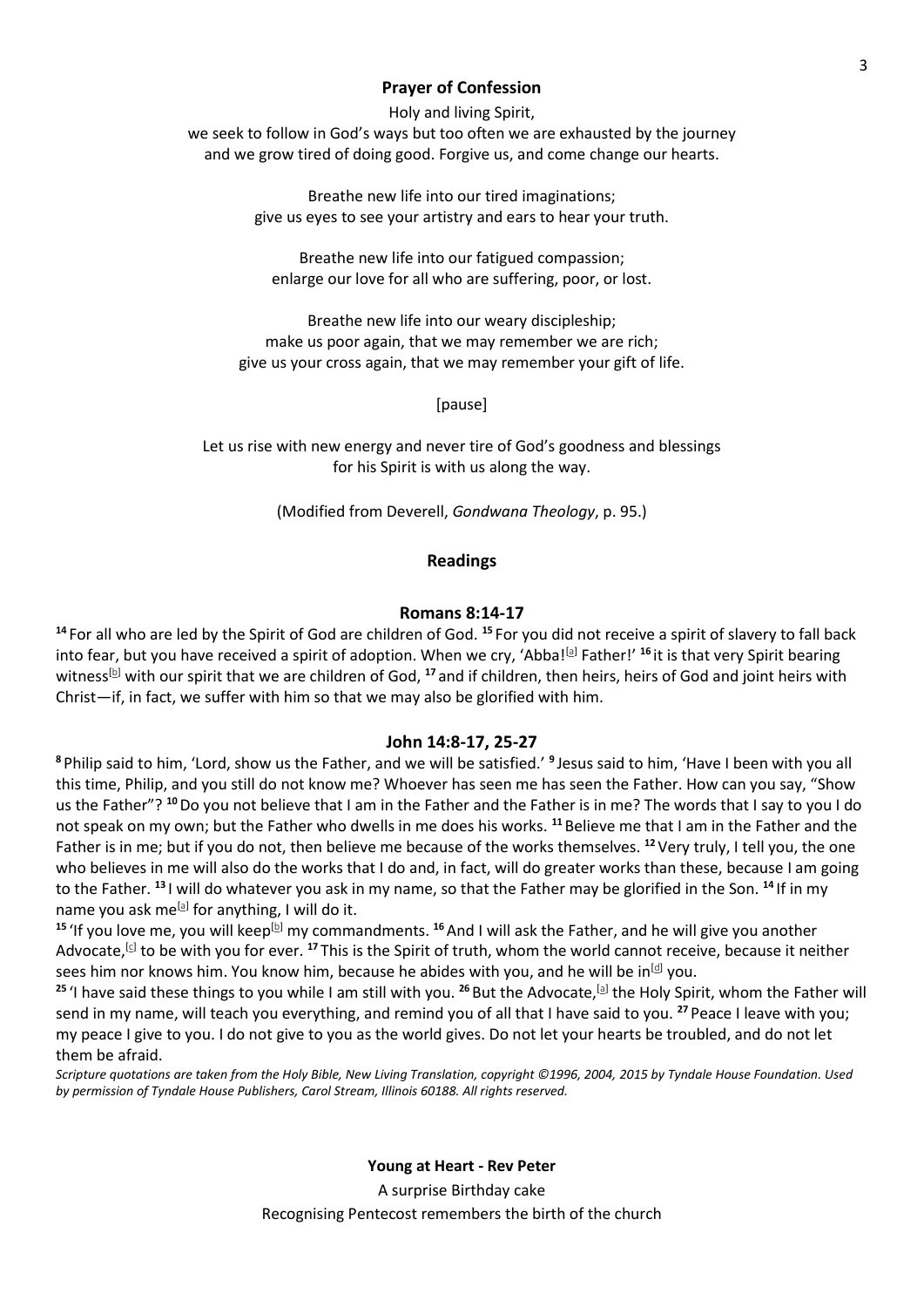## **Sermon - Rev Tina In the name of the Father, the Son, and the Holy Spirit, amen**



I've been listening for the past twelve months. Listening to people's stories and concerns about change. Change in the church. Fears about not being alive by the time we complete our journey of coming together.

We have begun the journey of finding a common vision and mission, of finding a way to use our resources in a way that gives our church a future. Our resources are each one of us with all our giftedness, love, skills, connections in the community and personal wealth.

Resources for our community include current money and buildings we hold in stewardship for the church now, and in the future. Resources that allow us to worship and be community together and reach out into the community with mission and activities that include justice for those who are marginalised. Justice for our local and remote communities such as in Northern Territory. Justice for people living in third world conditions throughout the world. Justice that can find a way to preserve our environment for future generations.

This is an ambitious list. Clearly beyond the capacity of one person, but not beyond the capacity of a community, who are united in Christ. Perhaps exploring how to network and form partnerships with organisations, charities and community groups will help us.

We are on a journey to discover how God wants us to make a difference and contribute in a way that makes the world a better place for all where we are witnesses to God's love in the world.

Yet, there is fear and a desire to make things happen overnight. We all know the church doesn't change overnight.

Each church has a unique journey. In my first placement, Eltham Montmorency went through the process of discerning a mission and found it was already happening within their community and they expanded their Op Shop with more volunteers and moved into the church hall. Then they had a consultation in 2015 to decide upon what to do with their resources. I heard the other day things worked out differently from their initial decision but worked out well for church and community.

Often God has other ideas and, as time goes by, the community and local landscape and demographics may change. Eltham Montmorency is in an area where there are many young families. Churches in the area may well consider their needs. Perhaps when the census results start coming out in the coming months, we could check out the demographics for our area and consider them when exploring our mission in the world.

In many ways we need to be sensitive to the stirring of the Holy Spirit in our hearts and.be flexible. We cannot rush things in the church because it's more about God and relationships with God and one another in the church. It's more about how we care for and share with one another as we journey together. It's more about living out Jesus' love command and witnessing to others where we share our faith stories with one another.

I have heard people say don't rush change or you will get bad change, or, do it well if you want it to become permanent and life-giving or build a strong foundation. In our case Jesus is the cornerstone and each of us is a living stone. We are the church, and we are built on relationships with one another. I don't know about you, but as I age, it is taking more time to form new friendships and relationships because I don't have a lot of free time. It takes time to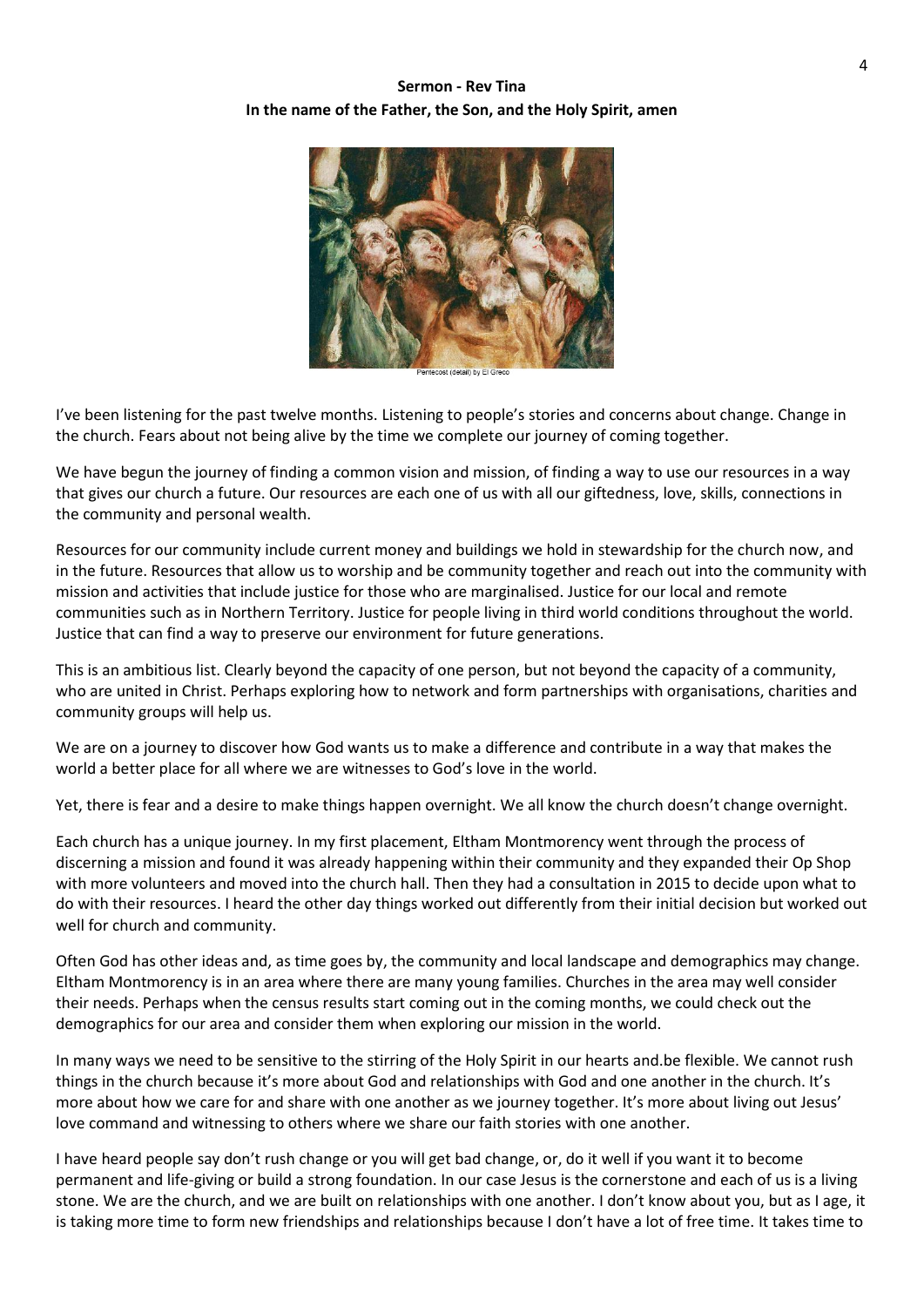build friendships and relationships. I find caring which includes being there when someone needs me and helping and sharing, which includes eating together and offering hospitality, are two of the main ways of getting to know one another and building relationships and community. By caring and sharing we are living out Jesus' love command.

Today's readings from Romans and from John's gospel remind us of who we are in our relationship with God. Romans reminds us we are children of God, led by the Spirit. Because of this we can say: *Abba Father.* We have not been given the Spirit of God to fall back into fear. We are not called to be afraid. We are called to be bold.

John's gospel tells us to have faith in Jesus and in the power of prayer. Nothing will happen if we don't rely on prayer. Prayer keeps us in relationship with God. We cannot do things in our own power. It is when we surrender our own power and rely on prayer, that God will do amazing things through us. Today's gospel has Jesus saying to us, if we ask him to do something in his name, he will do it. It's hard to get our heads around this promise. What do we ask for? Does it need to be God's will?

Jesus put this promise into our context as the people of God. He promises to send the Holy Spirit upon us to teach us everything we need to know, so we are guided in our prayers and decisions. We don't pray or decide alone. We do so as the community of Christ. We discern a way forward together and remain flexible so we can be guided by the Spirt in our discernment of God's will. The journey may not turn out as we planned. It will turn out as God planned, where we are blessed.

### **Hymn – TIS 675 Shine Jesus Shine – Darlene BAZ 2016**

<https://youtu.be/uaTwx0ehbvM>

## **Offering**

May the Holy Spirit be upon us now to cleanse our hearts, to hallow our gifts, and to perfect the offering of ourselves for love of Jesus Christ our Lord. **Amen.** *(Uniting in Worship 2 (Sydney: Uniting Church Press, 2000), p. 274.)*

## **Communion Liturgy – Rev Peter**

All who are thirsty and all who are hungry, come! Eat, drink and be filled; Come! Feast at the table of God, without money and without cost; Come and receive freely the Living Water and the Bread of Life! *Our souls are thirsty, O God, and we come; Our spirits hunger, O Lord, and we come; Feed us, nourish us and strengthen us; Satisfy us with real food, and real drink; Prepare for us a table, that we may always be fed by Your hand. Amen.*

*Pass the peace in a Covid safe way*

## **Prayer**

Life-Sustaining God, Every living thing in the universe owes its life to You; All things, seen and unseen, have come into being because of Your creative word; *You deserve to be praised and honoured, O God, For You have made all things well.* Seeking and Loving God, Your gift of life is ours to enjoy, You made us in Your image, You breathed the breath of life into each one of us; We live because You spoke our names. *You deserve to be praised and honoured, O God, For You have made us to be Your children.*

Caring and Nurturing God, Your energising Spirit flows through every creature, and through each one of us;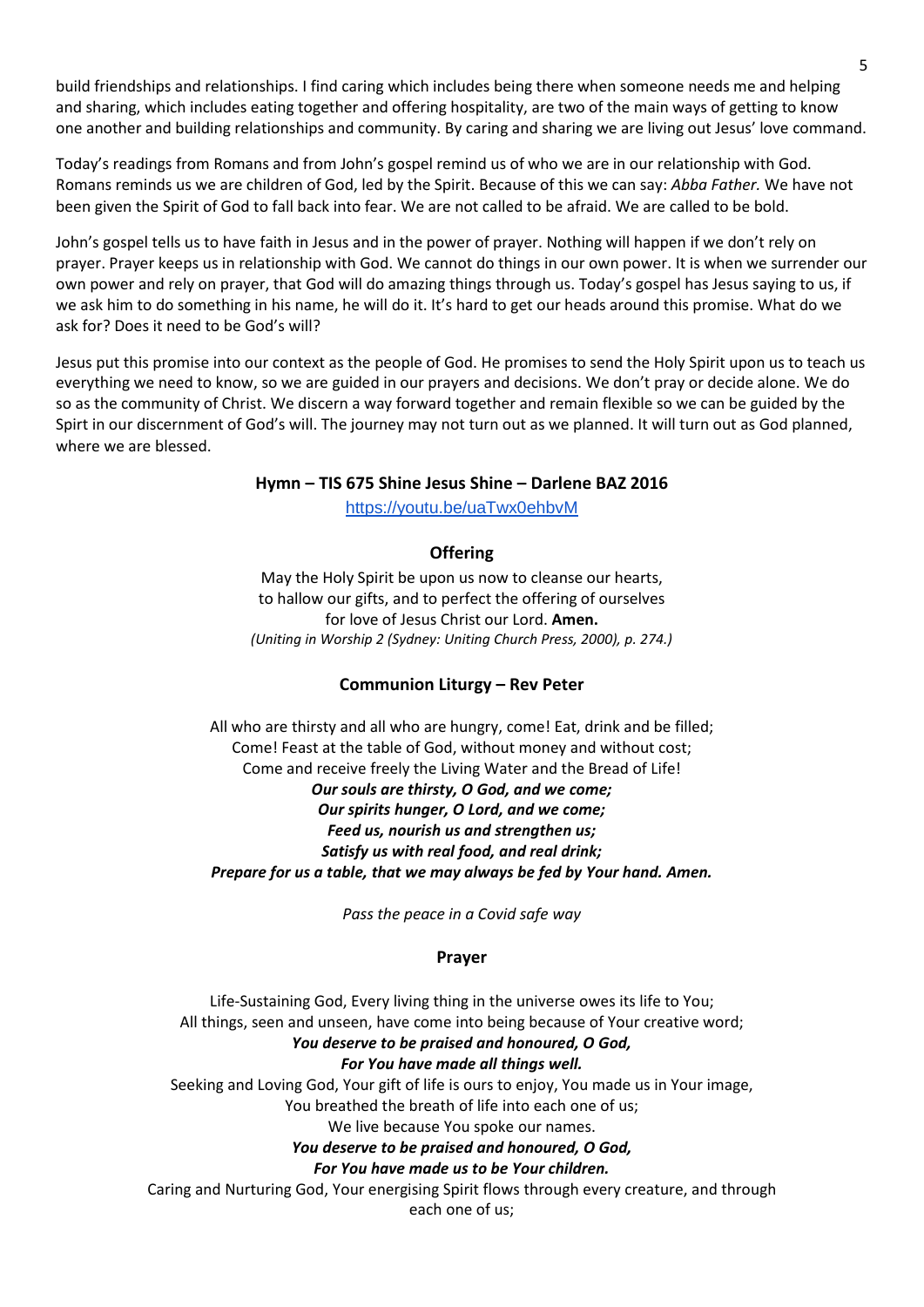You have filled the world with Your Presence and Your Voice, You have filled our lives with

Your compassion; And we are fed by Your bounty. *You deserve to be praised and honoured, O God,*

# *For Your abundance is always shared,*

*and our souls are always fed by Your hand. Amen.*

We come to the table of Christ,

*With gladness and thanksgiving, for the good things we find here.*

We come to the table of Christ,

*With praise and celebration, for the Kingdom that has welcomed us in.*

We come to the table of Christ,

*With hungry hearts and thirsty souls,*

### *longing to be satisfied with the finest food at the Banquet of the Lord.*

And so we honour You, O Christ, Lord of the Feast, for when your time came to face the cross, you gave us this meal to remember you, and the meaning of Your life and death. At supper, with Your friends, You took bread, and after You had given thanks, You broke it and gave it to them saying:

*Take this and eat it. This is my body, broken for You.*

After the meal, You took the cup, and once You had given thanks,

You gave it to them saying:

## *Take this and drink it. This is my blood poured out for You.*

And so, in memory of You, we eat and drink;

In thanksgiving for Your gift of life, we eat and drink;

In openness to Your grace, we eat and drink;

### *And we will continually celebrate this meal,*

### *until it is fulfilled in the Kingdom of God. Amen.*

*Communion is shared.*

## **Closing Prayer**

## *We thank You, O God,* for the nourishment and strength we have received at Your table. *We thank You, O Christ,* for the new life that we enjoy, and which we now take into the world. *We thank You, Holy Spirit,* for feeding our souls with this simple meal, and for equipping us to be Your hands to feed others. *May Your grace, love and friendship surround us*

# *and flow through us all now and forever. In the name of Christ. Amen.*

*Adapted from Food for the Road: Life Lessons from the Lord's Table © John van de Laar*

## **Prayers of the People – Derek Moore**

Let us come before God in prayer.

Today we pray for the nations of Lesotho, Namibia, South Africa & Swaziland.

We are thankful for:

The rich biodiversity of plants & animals in this region.

The faithful witness of churches around the world during Apartheid and how people of different races and lifestyles have since come together.

The work of the Truth and Reconciliation Commission and others to bring healing from the past atrocities. How South Africa has made antiretroviral drugs available to all with HIV and AIDS. We pray for:

The provision of resources for the good of all, rather than their exploitation for the gain of a few.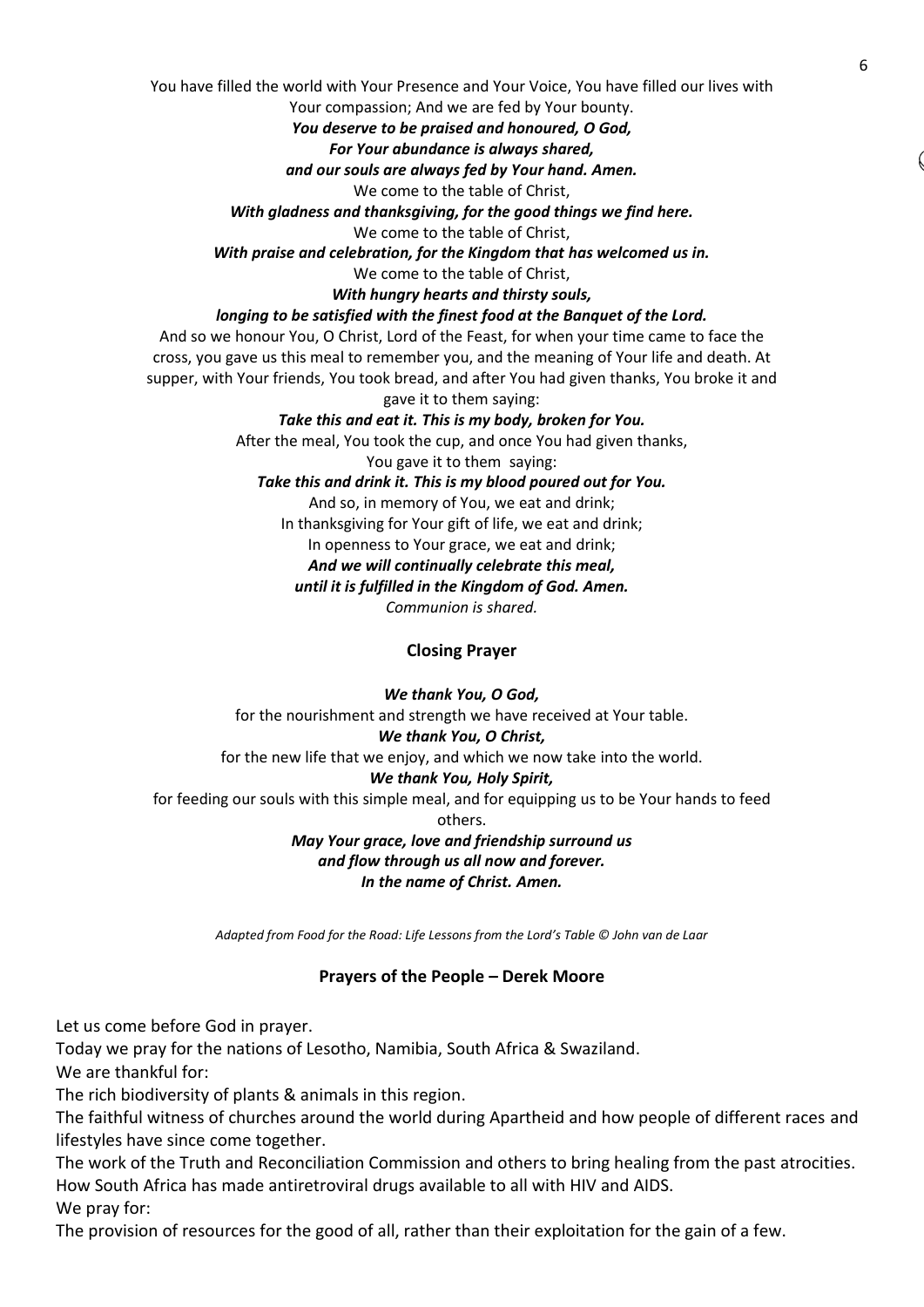More democratic & transparent government, at all levels, plus adequate resources and changed attitudes for the welcoming of refugees, in these countries.

In the Ecumenical prayer cycle, we pray for Mitcham Baptist Church and in our Presbytery for the Darebin North West congregation. Lord, please bless these faith communities and be with them in their worship and restricted outreach.

Bless all associated with Uniting Age Well's Manningtree program.

In the United States of America, we pray Lord that you can empower enough politicians to have the courage to change the gun laws, to stop ready access to military-style assault weapons, for example. You are all invited to join me in the Lord's Prayer:

Our Father in heaven, Hallowed be your Name.

Your Kingdom come, your will be done on earth as it is in heaven.

Give us this day our daily bread;

Forgive us our sins as we forgive those who sin against us.

Save us in the time of trial and deliver us from evil.

For the Kingdom, the power and the glory are yours

Now and forever. Amen.

## **Hymn – TIS 414 There's a spirit in the air**

**Isle of Man Methodist Church 2020**

<https://youtu.be/hNwfljTraFU>

## **Blessing and Dismissal**

As you go from this place may the richness of God's spirit transform you may the gentleness of God's spirit move you may the warmth of God's spirit touch you for today and for all days to come. Amen.

**Outro – TIS 468 We are your people Lord John Burland 2021 from Gathered as your People Lord** <https://youtu.be/RDzExJsJ7Og>

## **Pastoral Care Tips - Rev Tina**